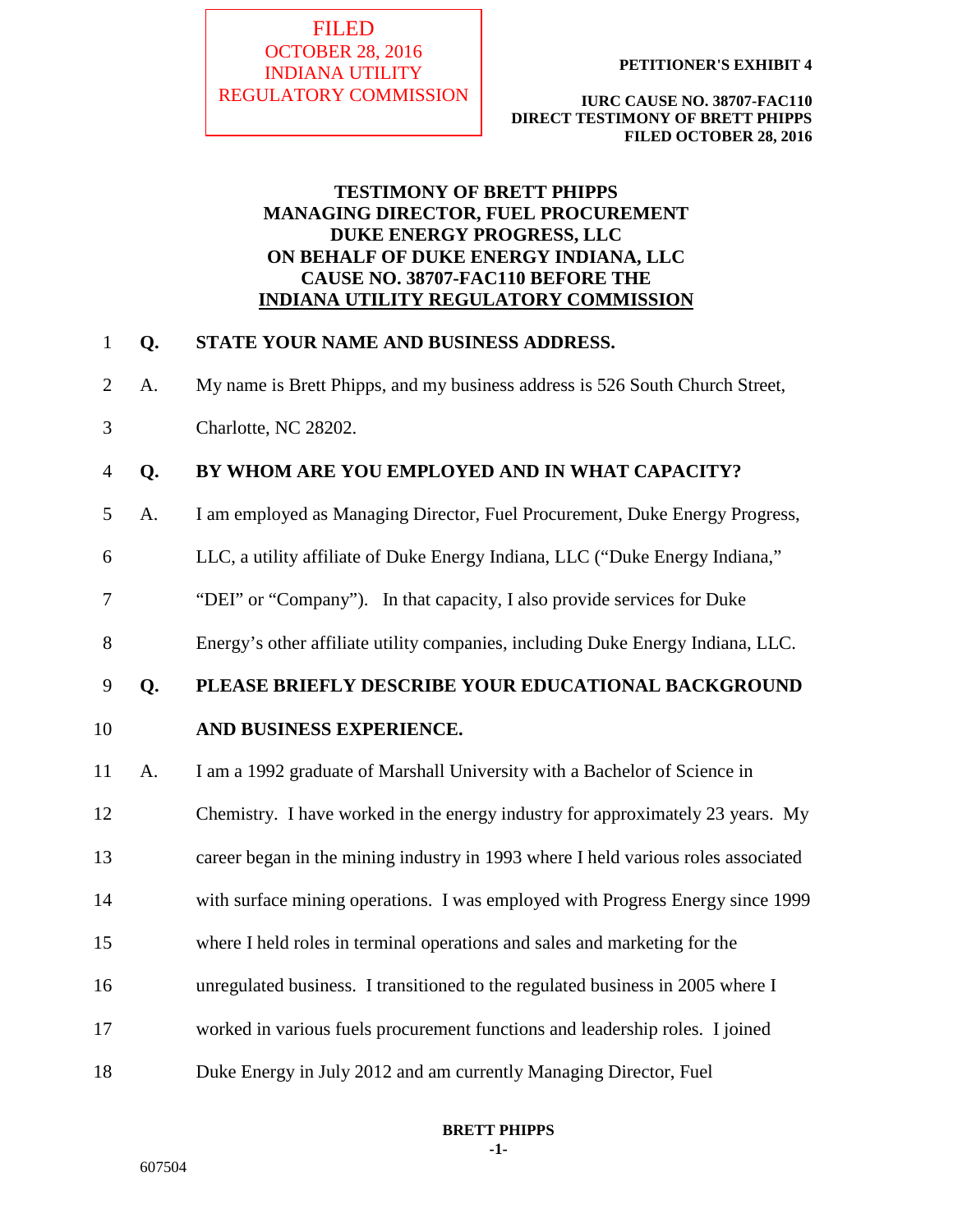| $\mathbf{1}$   |    | Procurement. I am a member of the American Coal Council, The Coal Institute,        |
|----------------|----|-------------------------------------------------------------------------------------|
| $\overline{c}$ |    | the Lexington Coal Exchange, Southern Gas Association, American Gas                 |
| 3              |    | Association and serve on the Board of Directors of the Coal Trade Association.      |
| 4              | Q. | PLEASE BRIEFLY DESCRIBE YOUR DUTIES AND                                             |
| 5              |    | RESPONSIBILITIES AS MANAGING DIRECTOR, FUEL                                         |
| 6              |    | PROCUREMENT.                                                                        |
| 7              | A. | As Managing Director, Fuel Procurement, I participate in all aspects of the overall |
| 8              |    | strategic direction and commercial management of the purchase, delivery and         |
| 9              |    | storage of fossil fuels that the Duke Energy regulated utilities use for the        |
| 10             |    | generation of electricity. As part of this activity, I monitor and provide guidance |
| 11             |    | in the various areas of fuel markets, including feedback regarding supply and       |
| 12             |    | demand, price, quality, availability, economics and deliverability. These fuel      |
| 13             |    | reviews cover both existing and potential future supply sources. I also supervise   |
| 14             |    | the Company's fuel procurement activity, including the negotiation and              |
| 15             |    | administration of long-term and spot-purchase contracts. In addition to fuels, I    |
| 16             |    | also supervise procurement of reagents (products used by environmental control      |
| 17             |    | systems), fuel oil and natural gas, optimization of emission allowances, and the    |
| 18             |    | overall fuel inventories for the regulated fossil generation fleet.                 |
| 19             | Q. | PLEASE EXPLAIN HOW COAL CONTRACTS ARE ENTERED INTO                                  |
| 20             |    | BY THE COMPANY.                                                                     |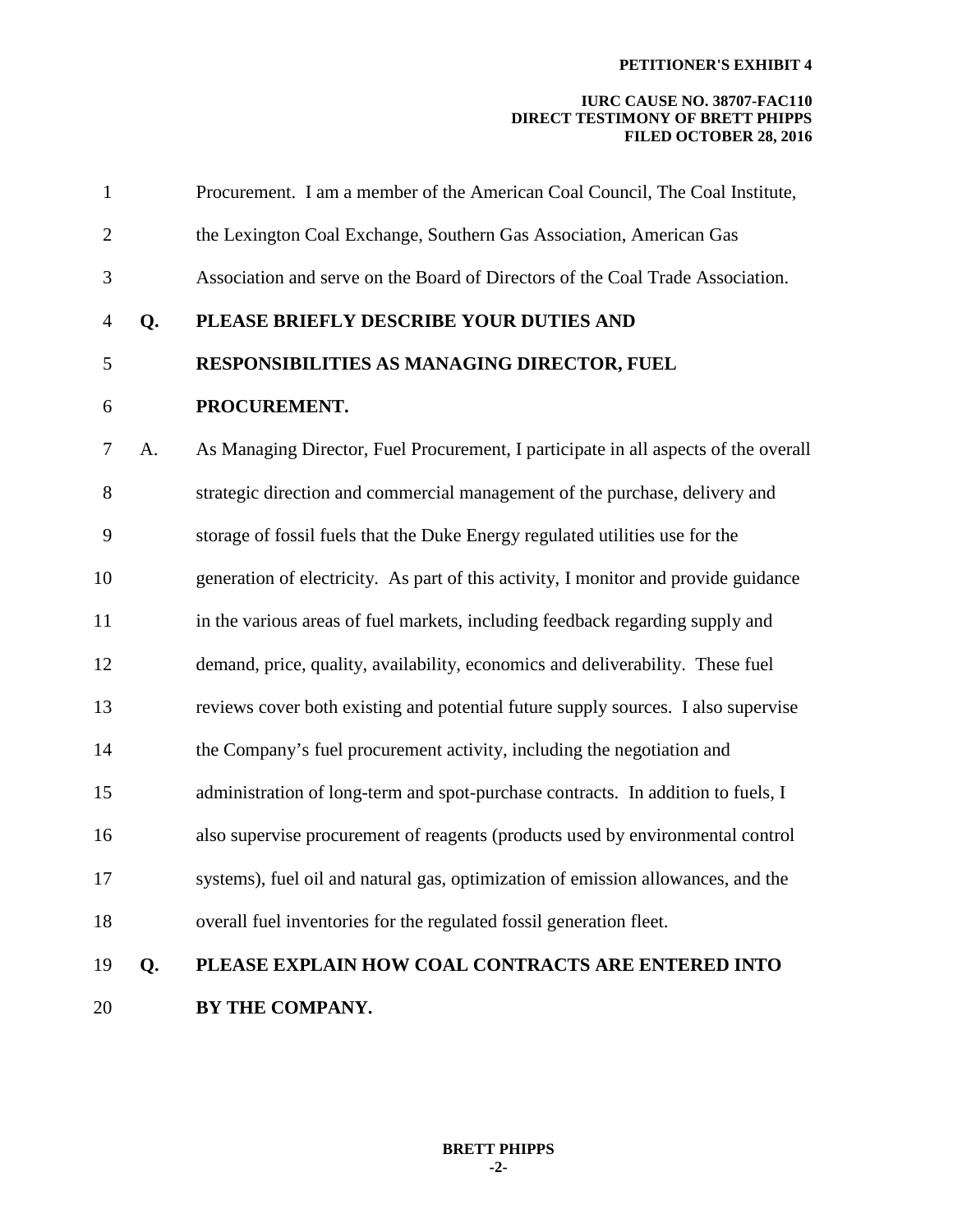| $\mathbf{1}$   | A. | Coal is generally purchased under long-term contracts greater than one year or        |
|----------------|----|---------------------------------------------------------------------------------------|
| $\overline{2}$ |    | longer to assure a reliable supply of large quantities of coal that meet consistent   |
| 3              |    | quality characteristics needed for a particular generating station and at a           |
| $\overline{4}$ |    | competitive price. Coal supply proposals are secured from producers and               |
| 5              |    | evaluated thoroughly, taking into account coal quality, quantity, transportation      |
| 6              |    | alternatives and price, among other factors. The producer (or producers) whose        |
| 7              |    | coal offers the best value, particularly with regard to overall utilization costs, is |
| 8              |    | selected for further negotiations to produce a long-term contract or contracts. It is |
| 9              |    | important to note that many of our long-term contracts either contain provisions      |
| 10             |    | for periodic price reopener negotiations, some type of price escalations, or a        |
| 11             |    | mechanism to adjust prices based upon a published market price index. In              |
| 12             |    | addition, all of our coal transportation contracts in Indiana contain fuel price      |
| 13             |    | surcharge provisions that are based upon published fuel price indices.                |
| 14             | Q. | HOW MANY OF THE COMPANY'S GENERATING STATIONS                                         |
| 15             |    | RECEIVE COAL UNDER LONG-TERM CONTRACTS?                                               |
| 16             | A. | Gibson, Cayuga and Edwardsport IGCC Stations continue to be supplied by long-         |
| 17             |    | term agreements. Gallagher Station will continue to be supplied by spot               |
| 18             |    | purchases depending on how much the Gallagher Station units operate.                  |
| 19             | Q. | HOW DOES THE COST OF COAL PURCHASED PURSUANT TO                                       |
| 20             |    | LONG-TERM CONTRACTS COMPARE WITH THE SPOT COST OF                                     |
| 21             |    | <b>COAL?</b>                                                                          |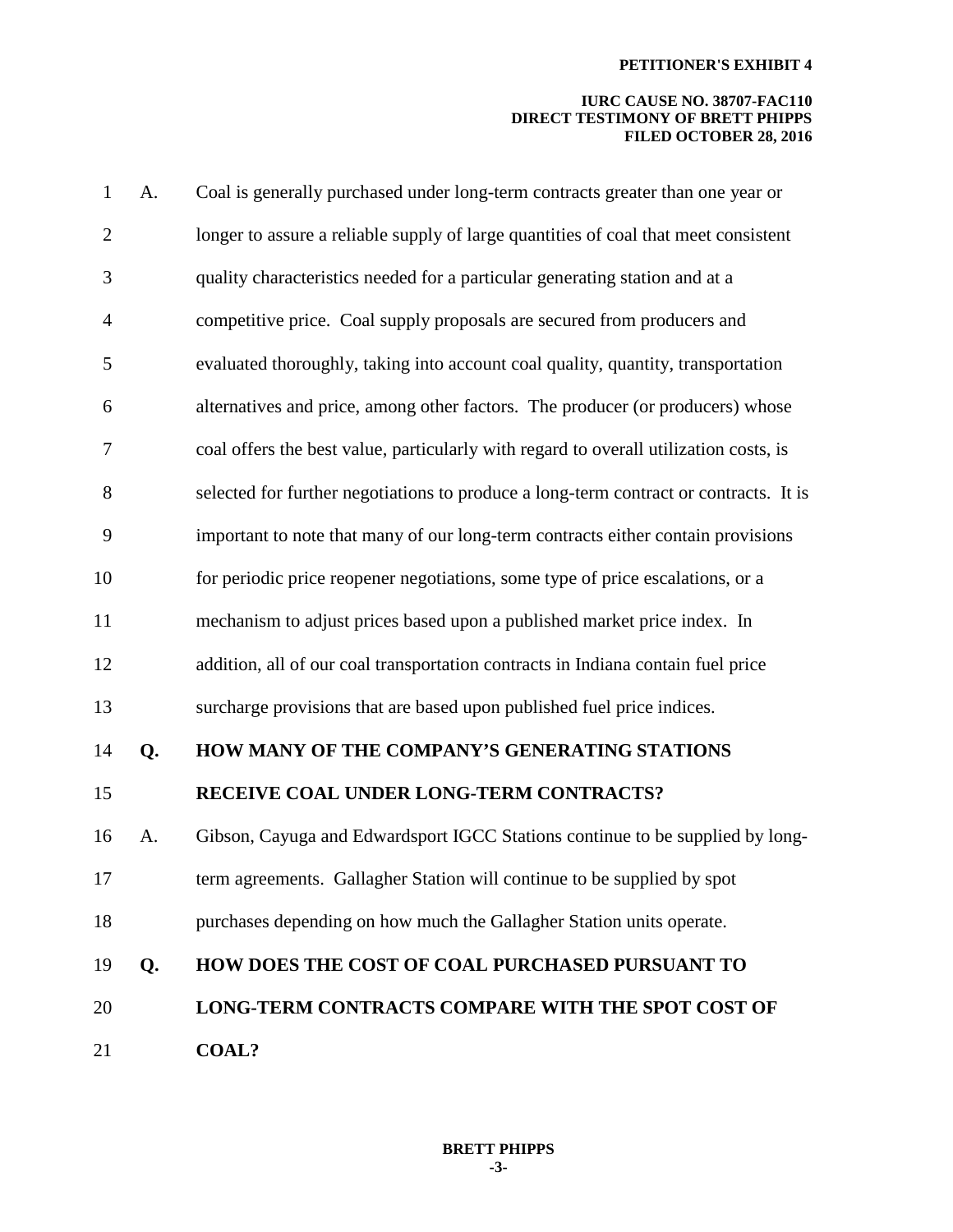| $\mathbf{1}$   | A. | For the twelve-month period ending August 31, 2016, the Company purchased a          |
|----------------|----|--------------------------------------------------------------------------------------|
| $\overline{2}$ |    | total of approximately 11.3 million tons of coal (pursuant to both long and short-   |
| 3              |    | term contract commitments) at an approximate average cost of \$2.28/MMBtu.           |
| $\overline{4}$ |    | The delivered cost of coal purchased under long-term commitments averaged            |
| 5              |    | \$2.28/ MMBtu and made up 98.5% of total coal receipts. The delivered cost of        |
| 6              |    | coal purchased under short-term commitments averaged \$2.08/MMBtu.                   |
| 7              | Q. | DESCRIBE HOW YOU BUY SPOT COAL.                                                      |
| 8              | A. | Duke Energy's Regulated Fuel Department stays continually informed as to the         |
| 9              |    | current market for spot and contract coal and specific opportunities for the         |
| 10             |    | purchase of such coal. Coal supply needs are determined by an ongoing review of      |
| 11             |    | generating station stockpiles, consumption projections, and current coal supply      |
| 12             |    | quantities already contracted. In addition, Duke Energy's Regulated Fuel             |
| 13             |    | Department personnel visit each of the Company's contract producers and mining       |
| 14             |    | operations regularly and any potential new spot producers as well, gathering         |
| 15             |    | information that assists in our analysis of spot coal needs. This information,       |
| 16             |    | coupled with constant monitoring of pricing information published in various         |
| 17             |    | places (e.g. industry newsletters, trade publications, regulatory filings, etc.), as |
| 18             |    | well as a close review by the Regulated Fuel Department of the weekly spot           |
| 19             |    | market pricing indices published by brokers and traders, provides a thorough         |
| 20             |    | understanding of the various spot coal (and long-term) alternatives. At the time     |
| 21             |    | the Company identifies a need to purchase spot coal, Regulated Fuels will seek       |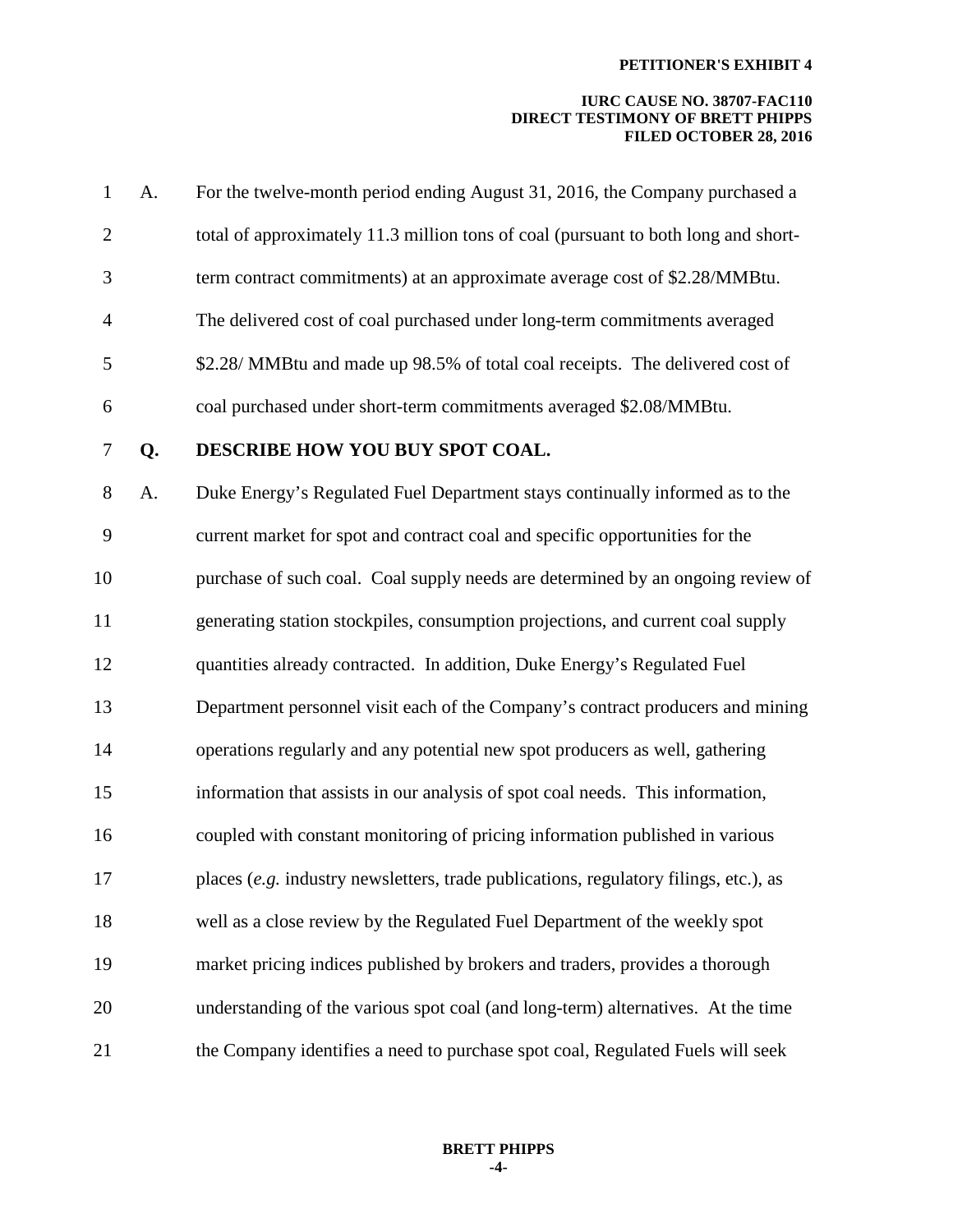| $\mathbf{1}$     |    | proposals from potential suppliers, and the resulting commitment or commitments    |
|------------------|----|------------------------------------------------------------------------------------|
| $\mathbf{2}$     |    | are based on the suppliers providing the best overall economic value to Duke       |
| 3                |    | Energy Indiana, which is a combination of the lowest delivered cost, coal          |
| $\overline{4}$   |    | qualities, and best overall utilization characteristics of a given unit or units.  |
| 5                |    | Usually, spot coal commitments are made for small quantities of coal to cover      |
| 6                |    | peak periods of burn over short durations, as compared to long-term contracts      |
| $\boldsymbol{7}$ |    | greater than one year.                                                             |
| 8                | Q. | WHAT OTHER STEPS DO YOU TAKE TO KEEP COAL PRICES                                   |
| 9                |    | DOWN?                                                                              |
| 10               | A. | We use various methods and strategies to keep prices down, including the use of    |
| 11               |    | staggered terms on long-term contracts, maintaining a diversified mix of suppliers |
| 12               |    | and using indices, at times, in the determination of adjustment of prices. The     |
| 13               |    | Company also works with fuel and transportation suppliers to increase operating    |
| 14               |    | and supply flexibility in an effort to lower costs. In addition, we are vigilant   |
| 15               |    | about monitoring and enforcing the provisions of our coal contracts with respect   |
| 16               |    | to quantities and qualities of coal due the Company. Further, the coal quality     |
| 17               |    | provisions of the Company's coal supply agreements typically include penalties     |
| 18               |    | for non-conforming coal deliveries.                                                |
| 19               | Q. | PLEASE DESCRIBE THE LATEST TRENDS IN COAL MARKET                                   |
| 20               |    | <b>CONDITIONS.</b>                                                                 |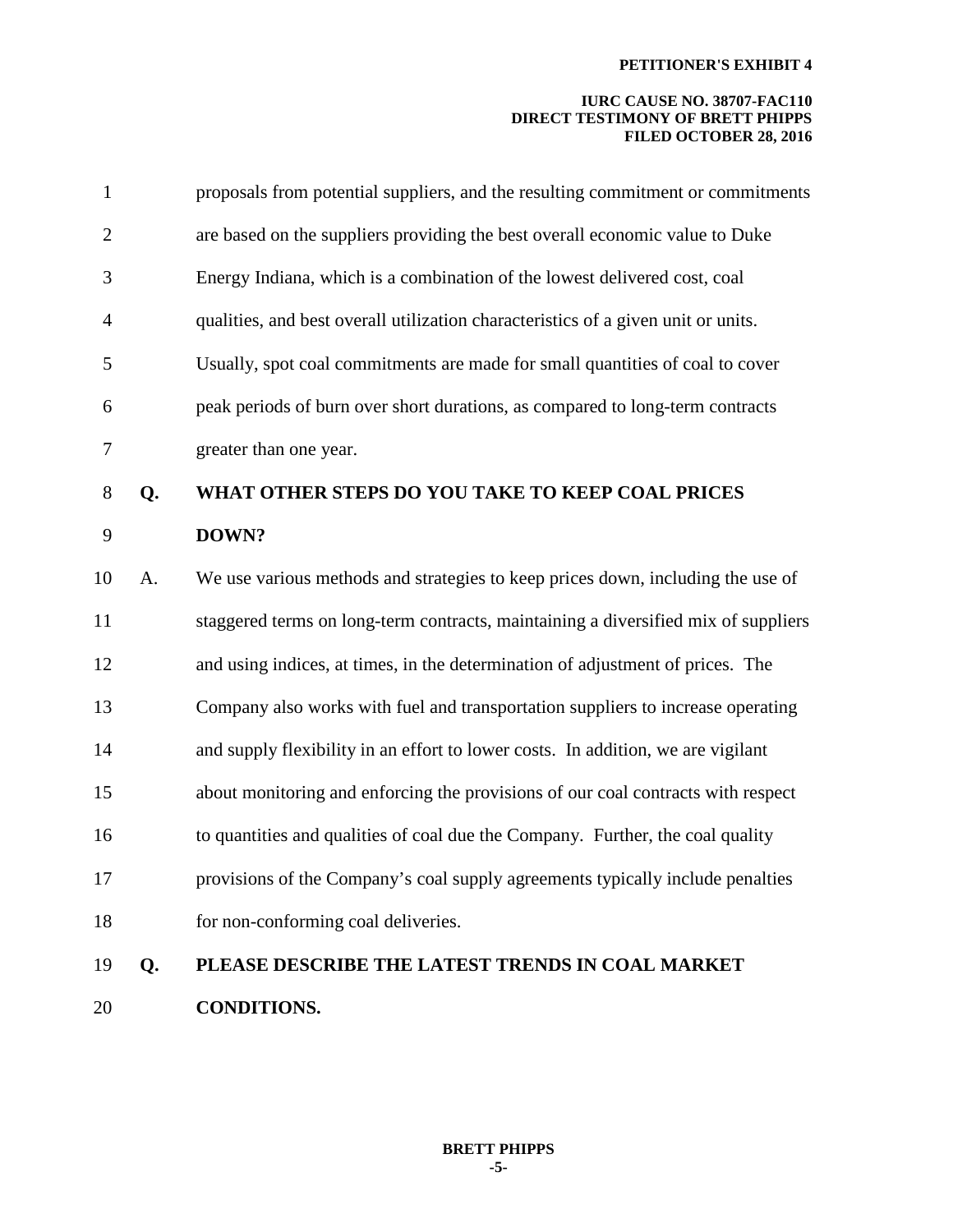| $\mathbf{1}$     | A. | Published prices for U.S. coal markets have increased slightly since the last fuel   |
|------------------|----|--------------------------------------------------------------------------------------|
| $\overline{2}$   |    | proceeding. The following are 2016 price indications for the different coal          |
| 3                |    | producing regions: High-sulfur Illinois basin coal prices are in the mid to upper    |
| $\overline{4}$   |    | \$30's per ton; Central Appalachia coal prices are in the low to mid \$50's per ton; |
| 5                |    | Northern Appalachia coal prices are in the low to mid \$40's per ton; and Powder     |
| 6                |    | River Basin coal prices are above \$11 per ton. Coal demand has increased during     |
| $\boldsymbol{7}$ |    | the summer months due to warmer than expected temperatures, increased demand         |
| 8                |    | for coal-fired generation and higher than expected power prices. As a result,        |
| 9                |    | utility stockpiles across the U.S. decreased.                                        |
| 10               |    | Coal markets continue to be over-supplied with the industry continuing to            |
| 11               |    | be distressed and there has been market volatility due to a number of factors,       |
| 12               |    | including: (a) deteriorated financial health of coal suppliers; (b) proposed and     |
| 13               |    | imposed U.S. Environmental Protection Agency ("EPA") regulations for power           |
| 14               |    | plants that have resulted in utilities retiring or modifying plants, which lowers    |
| 15               |    | total domestic steam coal demand, and can result in plants shifting coal sources to  |
| 16               |    | different basins; (c) abundant natural gas supply and storage resulting in lower     |
| 17               |    | natural gas prices combined with installation of new combine cycle ("CC")            |
| 18               |    | generation by utilities, especially in the Southeast, which has also lower overall   |
| 19               |    | coal demand; (d) changing demand in global markets for both steam and                |
| 20               |    | metallurgical coal; (e) increasingly stringent safety regulations for mining         |
| 21               |    | operations, which result in higher costs and lower productivity; (f) volatile power  |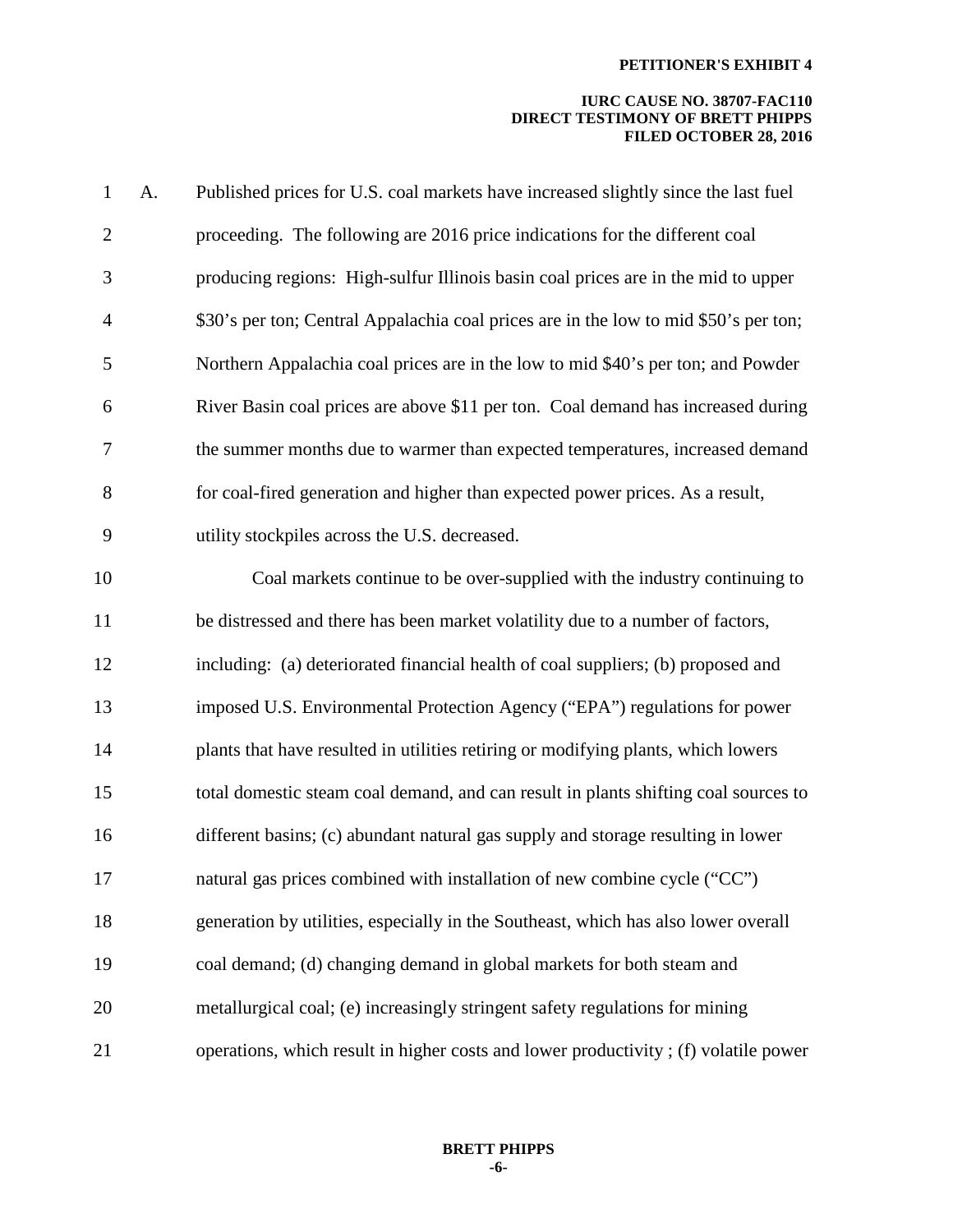| $\mathbf{1}$   |    | prices; (g) mergers and acquisitions in the different coal basins; and (h) mining   |
|----------------|----|-------------------------------------------------------------------------------------|
| $\overline{2}$ |    | employee layoffs and production declines in an attempt to bring an oversupply of    |
| 3              |    | coal into balance with current demand. Despite the distress on the coal industry,   |
| $\overline{4}$ |    | the Company has not experienced non-performance by suppliers on any of its coal     |
| 5              |    | contracts.                                                                          |
| 6              |    | As noted in FAC 108 the Company was aware of Peabody Energy's                       |
| 7              |    | ("Peabody") filing for Chapter 11 bankruptcy protection and has had verbal          |
| 8              |    | conversations with Peabody since its bankruptcy filing. Peabody has notified the    |
| 9              |    | Company that they plan to continue supplying Duke Energy Indiana as                 |
| 10             |    | contracted. The Company continues to receive verbal updates and the status has      |
| 11             |    | remained the same. The Company has not experienced any contractual                  |
| 12             |    | nonperformance.                                                                     |
| 13             | Q. | PURSUANT TO THE COMMISSION'S ORDER IN FAC95, PLEASE                                 |
| 14             |    | EXPLAIN THE COMPANY'S COAL INVENTORY POSITION.                                      |
| 15             | A. | As noted in my FAC109 testimony, filed on July 27, 2016, Duke Energy                |
| 16             |    | Indiana's coal inventories as of May 31, 2016, were approximately 3,764,706 tons    |
| 17             |    | (or 69 days of coal supply at a full load burn rate per day) across the system. As  |
| 18             |    | of August 31, 2016, coal inventories decreased to approximately 3,535,730 tons      |
| 19             |    | (or 65 days of coal supply). This decrease in coal inventories can be attributed to |
| 20             |    | a number of factors including, but not limited to, the following: warmer than       |
| 21             |    | expected temperatures and associated higher than expected coal burns, and brief     |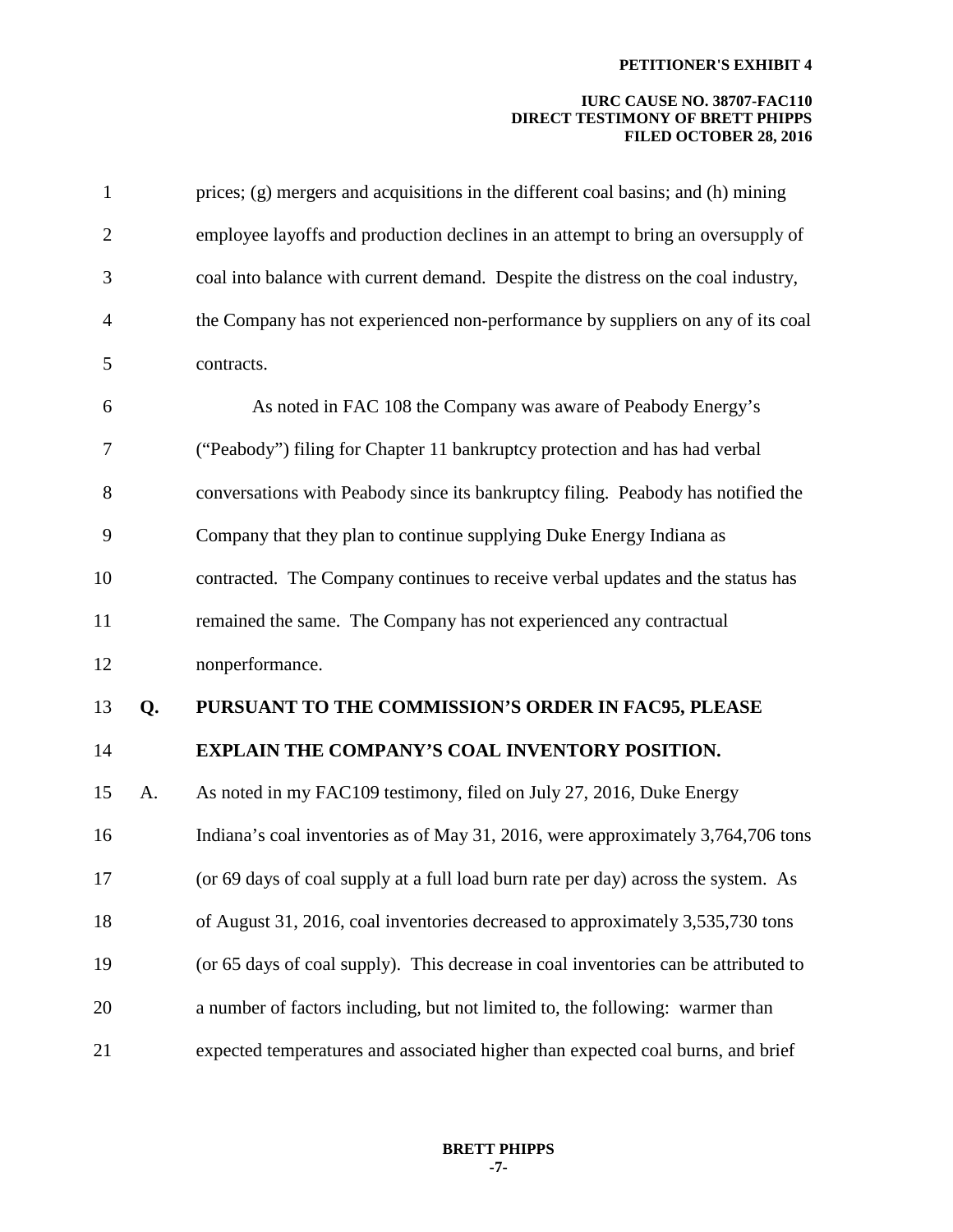| $\mathbf{1}$   |    | use of the coal price decrement in June. Duke Energy Indiana expects coal           |
|----------------|----|-------------------------------------------------------------------------------------|
| $\overline{2}$ |    | inventories to stay relatively flat or grow minimally over the next quarter.        |
| 3              | Q. | DID THE COMPANY MOVE COAL FROM THE INTERIM STORAGE                                  |
| $\overline{4}$ |    | SITES TO A PARTICULAR STATION?                                                      |
| 5              | A. | Yes, the Company has moved approximately 247,962 tons of coal as of                 |
| 6              |    | September 30, 2016 from the Carlisle Mine interim storage site to Cayuga station.   |
| 7              |    | Approximately 52,192 tons of coal remains at the Carlisle Mine interim storage      |
| 8              |    | site and the Company plans on delivering the remaining volume to Cayuga station     |
| 9              |    | by the end of December 2016.                                                        |
| 10             | Q. | BESIDES IMPLEMENTING THE COAL PRICE DECREMENT, WHAT                                 |
| 11             |    | STEPS IS THE COMPANY UNDERTAKING TO MITIGATE THE                                    |
| 12             |    | <b>INVENTORY PROBLEM?</b>                                                           |
| 13             | A. | As noted in the testimony of Mr. Swez the Company has implemented the coal          |
| 14             |    | price decrement. Also, the Company continues to evaluate a host of options in       |
| 15             |    | order to effectively manage the growing inventories. As inventory levels dictate,   |
| 16             |    | the Company explores options to store or defer contract coal or resell surplus coal |
| 17             |    | into the market. Due to continued weak coal market conditions, resale               |
| 18             |    | opportunities will continue to be extremely difficult in the near term. The         |
| 19             |    | Company will continue to closely monitor its anticipated coal requirements and      |
| 20             |    | inventories and take every action available to cost effectively control coal        |
| 21             |    | inventories in the least cost-impact manner for customers.                          |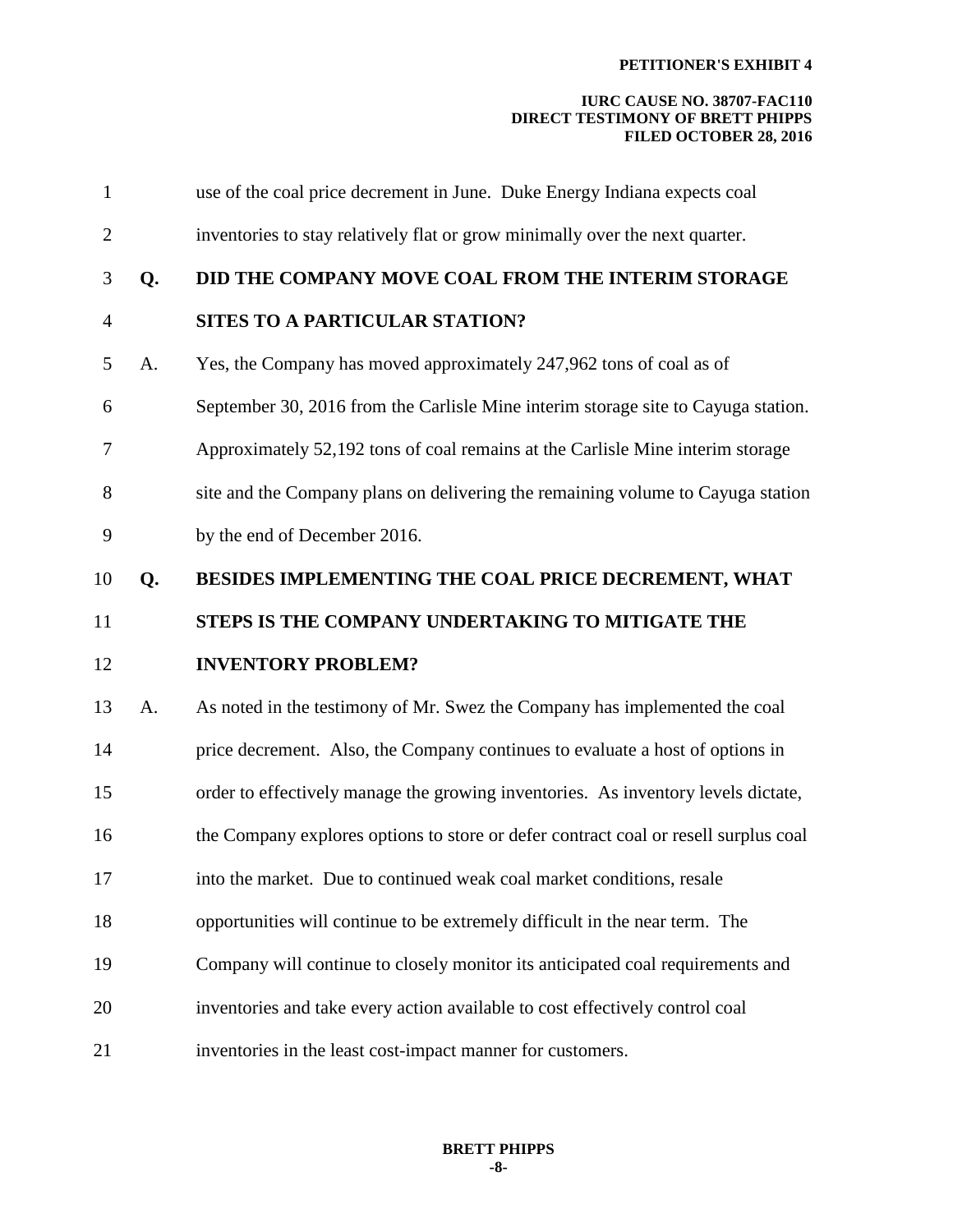| $\mathbf{1}$   | Q. | DO YOU CONTINUE TO BELIEVE THAT THE COMPANY'S COAL                                       |
|----------------|----|------------------------------------------------------------------------------------------|
| $\overline{2}$ |    | PURCHASES ARE REASONABLE AND PRUDENT?                                                    |
| 3              | A. | Yes. The Company continues to utilize a mix of contract methods to keep coal             |
| $\overline{4}$ |    | prices down, including the use of staggered durations for contracts, a diversified       |
| 5              |    | mix of suppliers, diversified mine types $(e.g.,\n  surface versus underground mines)$ , |
| 6              |    | and diversified contract structures. In diversifying the contract structures, the        |
| $\overline{7}$ |    | Company routinely considers fixed pricing, fixed escalation pricing, and index-          |
| $8\,$          |    | based pricing, as well as price reopeners.                                               |
| 9              | Q. | HAS DUKE ENERGY INDIANA REOPENED THE PRICE IN ANY COAL                                   |
| 10             |    | OR TRANSPORTATION CONTRACTS?                                                             |
| 11             | A. | Yes, the Company had provided the supplier (Solar Sources, Inc.) notice to               |
| 12             |    | reopen the market price for two million tons of coal to be delivered during              |
| 13             |    | calendar year 2017. The Company signed the amendment on September 28,                    |
| 14             |    | 2016; the amendment becomes effective January 1, 2017.                                   |
| 15             | Q. | ARE YOU AWARE OF ANY SIGNIFICANT OUT OF PERIOD                                           |
| 16             |    | ADJUSTMENTS TO FUEL INVENTORY OR FUEL EXPENSE BEING                                      |
| 17             |    | <b>MADE IN THIS PROCEEDING?</b>                                                          |
| 18             | A. | No.                                                                                      |
| 19             | Q. | BASED UPON YOUR EXPERIENCE, DO YOU HAVE AN OPINION AS                                    |
| 20             |    | TO WHETHER THE COMPANY PURCHASED COAL AT THE                                             |
| 21             |    | <b>LOWEST PRICES REASONABLY POSSIBLE?</b>                                                |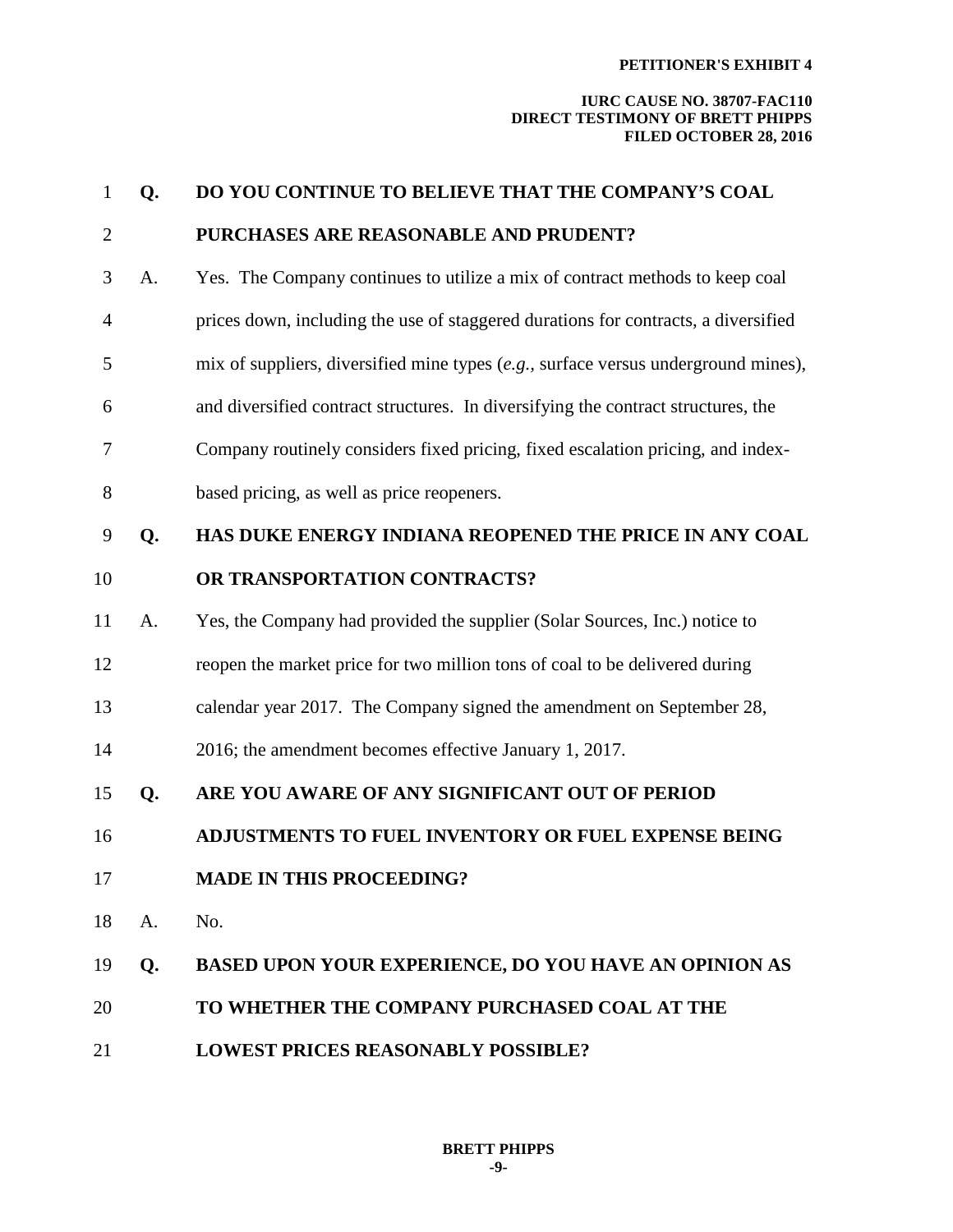| $\mathbf{1}$   | A. | I do. In my opinion, the Company purchased coal at prices as low as reasonably      |
|----------------|----|-------------------------------------------------------------------------------------|
| $\overline{2}$ |    | possible at the time the purchases were made.                                       |
| 3              | Q. | REFERRING NOW TO THE COMPANY'S PURCHASE OF OIL, WILL                                |
| $\overline{4}$ |    | <b>YOU DESCRIBE THOSE PURCHASES?</b>                                                |
| 5              | A. | Oil for peaking and cycling units is purchased from one supplier at the lowest      |
| 6              |    | delivered price available under prearranged logistics. Our primary oil              |
| 7              |    | requirements are for #2 ultra-low sulfur fuel oil, which varies little in delivered |
| 8              |    | quality.                                                                            |
| 9              | Q. | <b>BASED UPON YOUR EXPERIENCE, DO YOU HAVE AN OPINION AS</b>                        |
| 10             |    | TO WHETHER THE COMPANY PURCHASED OIL AT THE LOWEST                                  |
| 11             |    | PRICES REASONABLY POSSIBLE?                                                         |
| 12             | A. | Yes. It is my opinion that the Company purchased oil at the lowest cost             |
| 13             |    | reasonably possible.                                                                |
| 14             | Q. | PLEASE DESCRIBE HOW THE COMPANY PURCHASES NATURAL                                   |
| 15             |    | GAS FOR ITS NATURAL GAS-FIRED GENERATING UNITS.                                     |
| 16             | A. | Duke Energy Indiana has contracts for the purchase of gas supply, pipeline          |
| 17             |    | transportation, balancing and parking of natural gas for its generating stations. A |
| 18             |    | summary of the agreements is as follows: (1) a firm transportation agreement, an    |
| 19             |    | interruptible transportation agreement, an enhanced interruptible transportation    |
| 20             |    | agreement and a parking service agreement with Panhandle Eastern Pipeline           |
| 21             |    | Company for natural gas transportation primarily from the mid-continent region      |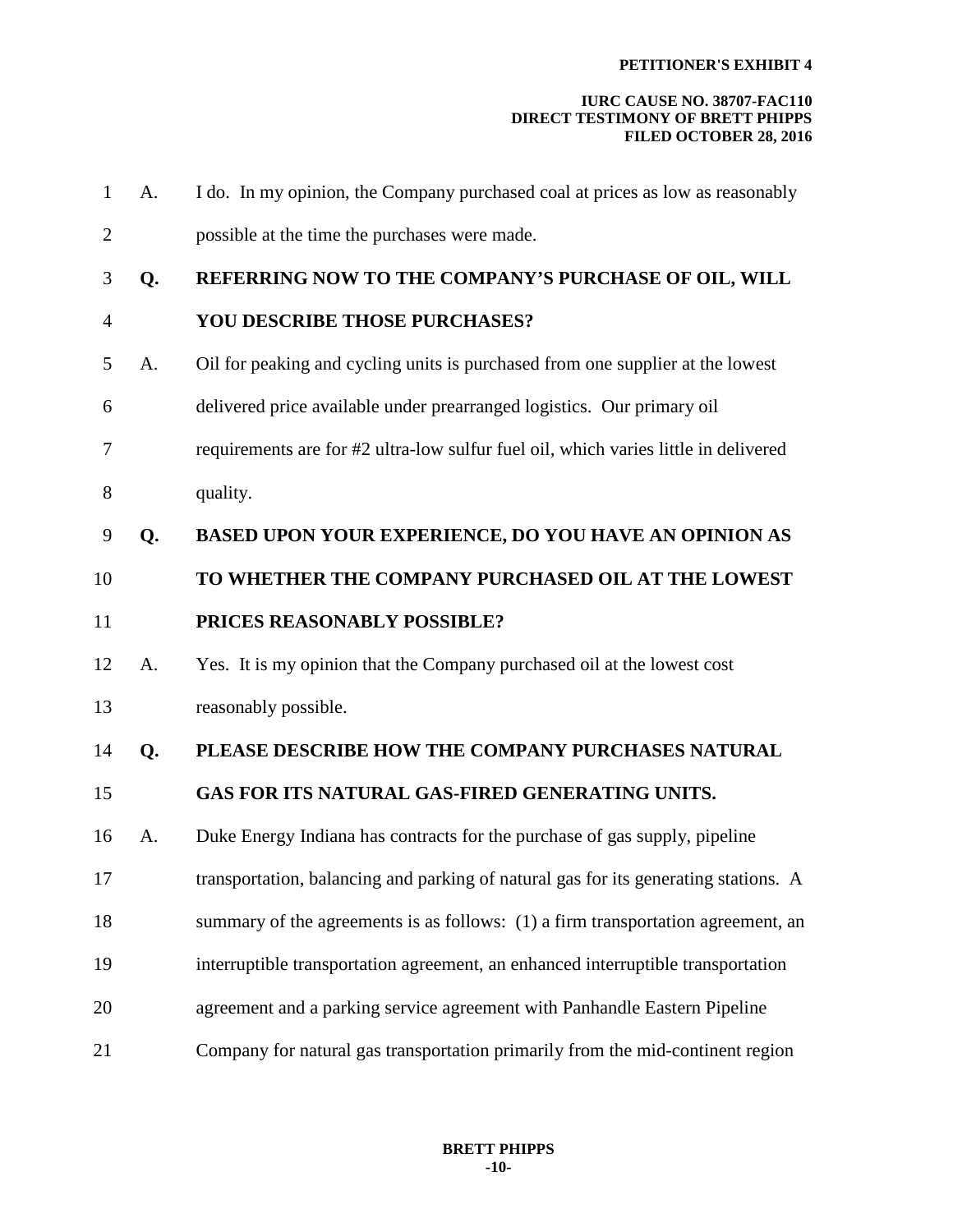| $\mathbf{1}$   | (Kansas and Oklahoma) to the pipeline interconnection with the Indiana Gas           |
|----------------|--------------------------------------------------------------------------------------|
| $\overline{2}$ | Company system (part of Vectren Corporation and its subsidiaries – "Vectren")        |
| 3              | near Montezuma, Indiana and on a firm contract to the Cayuga CT and directly         |
| $\overline{4}$ | off the interconnection to Noblesville Station; (2) an interruptible transportation  |
| 5              | contract, a Lebanon lateral interruptible transportation agreement and operational   |
| 6              | balancing agreement with Texas Eastern Pipeline Co. for natural gas                  |
| $\overline{7}$ | transportation and balancing for the Madison Station; (3) one firm transportation    |
| 8              | agreement, a park and loan agreement, and operational balancing agreements with      |
| 9              | Midwestern Pipeline Co. for gas delivery and parking services for the Wheatland      |
| 10             | Generation Station, Vermillion Station, and Edwardsport IGCC; (4) a gas              |
| 11             | transportation service agreement with Vectren Energy Delivery of Indiana -           |
| 12             | South for Edwardsport IGCC; and (5) an interruptible transportation agreement        |
| 13             | and a pooling transportation service on ANR Pipeline Company for the Henry           |
| 14             | County Station. The Company primarily utilizes Sequent Energy Management,            |
| 15             | L.P. to schedule and procure natural gas consumed at Madison Generation Station      |
| 16             | and NJR Energy Services for natural gas consumed at Wheatland, Cayuga CT,            |
| 17             | Noblesville, Vermillion, Henry County, and Edwardsport IGCC. Duke Energy             |
| 18             | Indiana will continue to evaluate options to purchase and schedule natural gas for   |
| 19             | use in its generating facilities that will reduce overall fuel costs, as well as the |
| 20             | possibility of procuring additional firm transport to further enhance supply access  |
| 21             | and reliability for the company's gas fired generating stations.                     |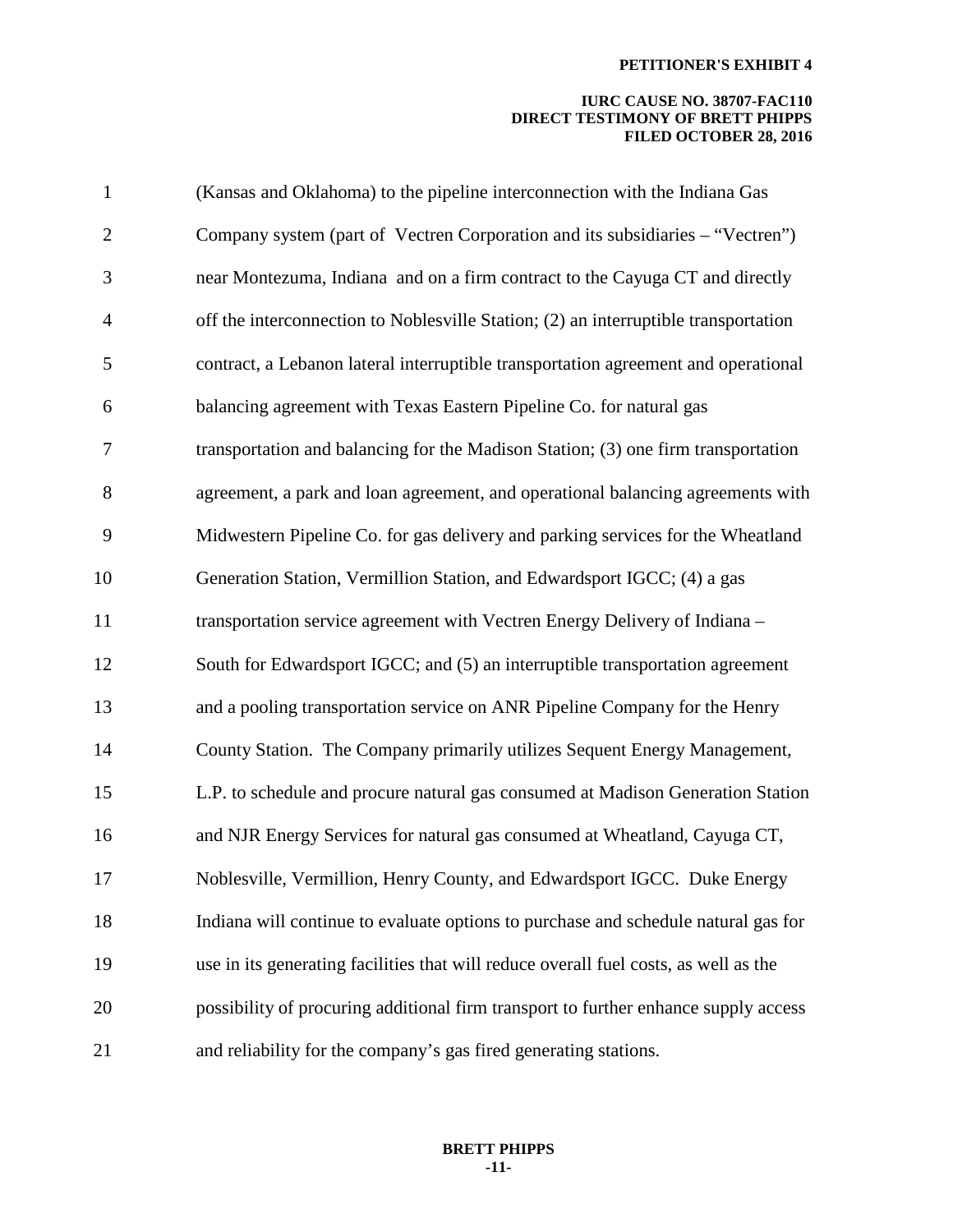#### **IURC CAUSE NO. 38707-FAC110 DIRECT TESTIMONY OF BRETT PHIPPS FILED OCTOBER 28, 2016**

# 2 **CHANGED IN RECENT MONTHS.** 3 A. Spot natural gas prices are dynamic, volatile and can change significantly day to 4 day based on market fundamental drivers. As of early October 2016, the current 5 spot price for delivered natural gas is in the range of approximately \$3.00 to \$3.35 6 per MMBtu. For the period June through August 2016 the price the Company 7 paid for delivered natural gas at its gas burning stations was between a low of 8 \$2.075 MMBtu for gas delivered on June 1, 2016 to a high of \$3.25 MMBtu for 9 gas delivered on June 30, 2016 In comparison, during the previous period of 10 March to May 2016, the price the Company paid for delivered natural gas at its 11 gas burning generation stations during this period was in a range of delivered 12 daily gas prices between a low of \$1.44 MMBtu on March 4, 2016 to a high of 13 \$2.90 per MMBtu on April 29, 2016. 14 **Q. HAVE THERE BEEN CHANGES IN MARKET CONDITIONS SINCE**  15 **THE REVIEW PERIOD NOTED PREVIOUSLY?** 16 A. During June through August 2016, natural gas prices have trended higher from 17 the lower levels of the FAC 109 review period reflecting the current market 18 supply and demand picture for the region. The Company continues to use its 19 existing firm transportation contracts to enhance supply reliability by reducing the 20 risk of gas pipeline capacity curtailments during periods of tighter supply and 21 demand conditions.

1 **Q. PLEASE DESCRIBE HOW THE PRICE OF NATURAL GAS HAS**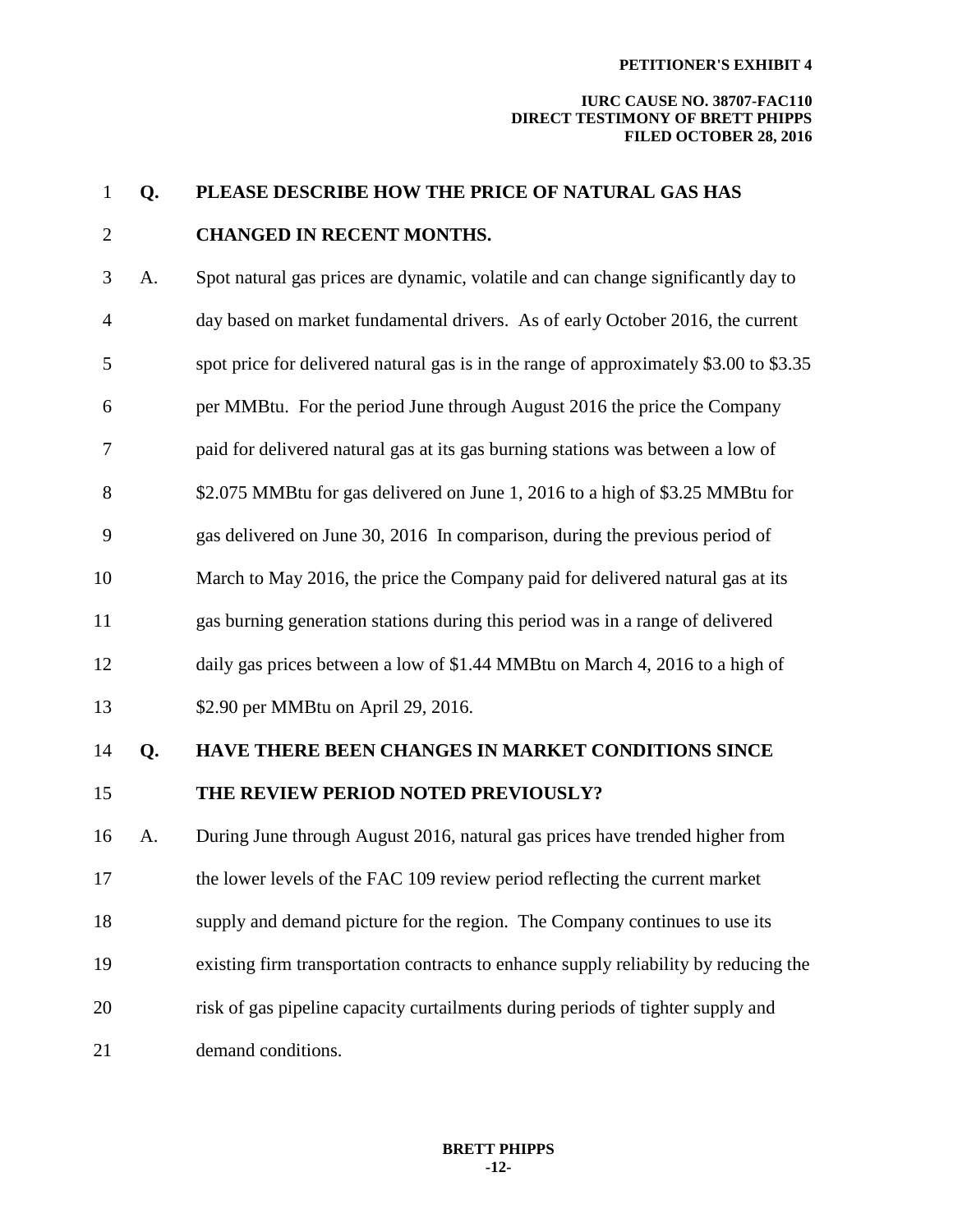|                | О. | DO YOU HAVE AN OPINION AS TO WHETHER THE COMPANY                                |
|----------------|----|---------------------------------------------------------------------------------|
| 2              |    | PURCHASED NATURAL GAS AT THE LOWEST PRICES                                      |
| 3              |    | <b>REASONABLY POSSIBLE?</b>                                                     |
| $\overline{4}$ | A. | Yes. It is my opinion that the Company purchased natural gas at the lowest cost |
| 5              |    | reasonably possible.                                                            |
| 6              | O. | DOES THIS CONCLUDE YOUR PREPARED TESTIMONY?                                     |
|                | A. | Yes, it does.                                                                   |